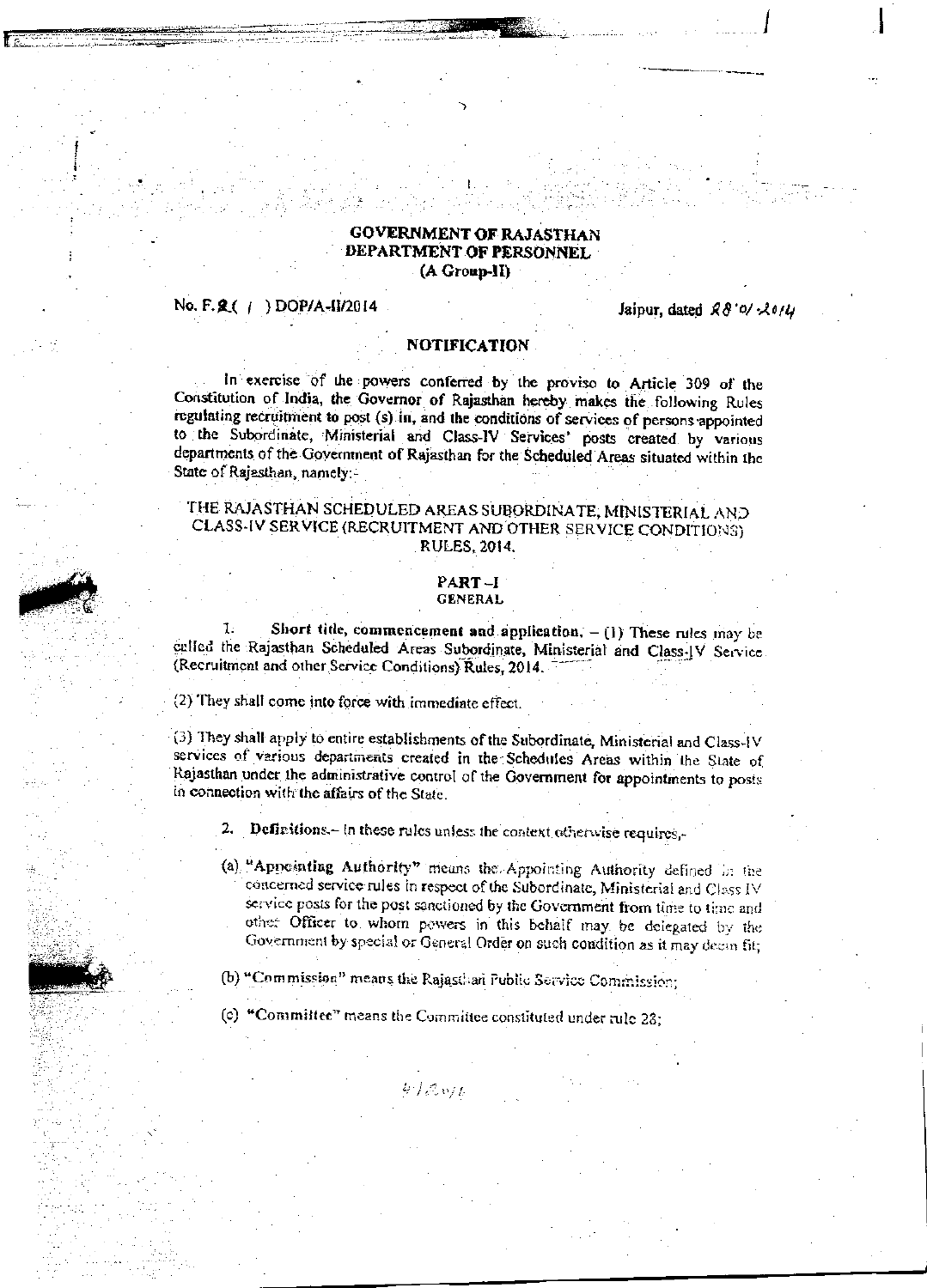Department" means respective Department of the Government of the Cadre/ Service to which the vacancy relates.

 $\overline{ }$ 

- (e) "Direct recruitment" means the recruitment made in accordance with the Procedure as prescribed in Part-IV of these rules;
- (f) "Government" means the Government of Rajasthan;
- (g) "Member of the service" means a person appointed to a post in the service on the basis of regular selection under the provisions of these rules or the rules' or orders superseded by these rules;

(h) "Schedule" means Schedule --I, Schedule --II, Schedule-III and Schedule-IV and/or any other schedule appended to the relevant Service Rule pertaining to the posts under the respective Department;

- (i) "Scheduled Area" means the areas declared as such by the President of India, vide Notification No. F.19 (2) 80-L-1, dated 12.02.1981, as amended
- (j) "Service" means the Rajasthan Scheduled Areas Subordinate Service, Ministerial Service, Class-IV service, as the case may be, of the respective
- (k) "Service" or "Experience" wherever prescribed in these rules as a condition for promotion from one Service to another or within the Service from one category to another or to senior post(s) in the case of a person holding the lower post(s) eligible for promotion to higher post(s) shall include the period for which the person has continuously worked on such lower post(s) after regular selection in accordance with the provisions of these rules;

Note: Absence during service e.g. training, leave and deputation etc. which are treated as "duty" under the Rajasthan Service Rules, 1951, shall be counted as service for computing experience or service required for promotion.

- (I) "State" means the State of Rajasthan;
- (m) "Substantive appointment" means an appointment made under the provisions of these Rules to a substantive vacancy after due selection by any of the methods of recruitment prescribed under these rules and includes an appointment on probation or as a probationer trainee followed by confirmation on completion of the probationary period;
	- Note: Due selection by any of the methods of recruitment prescribed under these Rules shall include recruitment either on the initial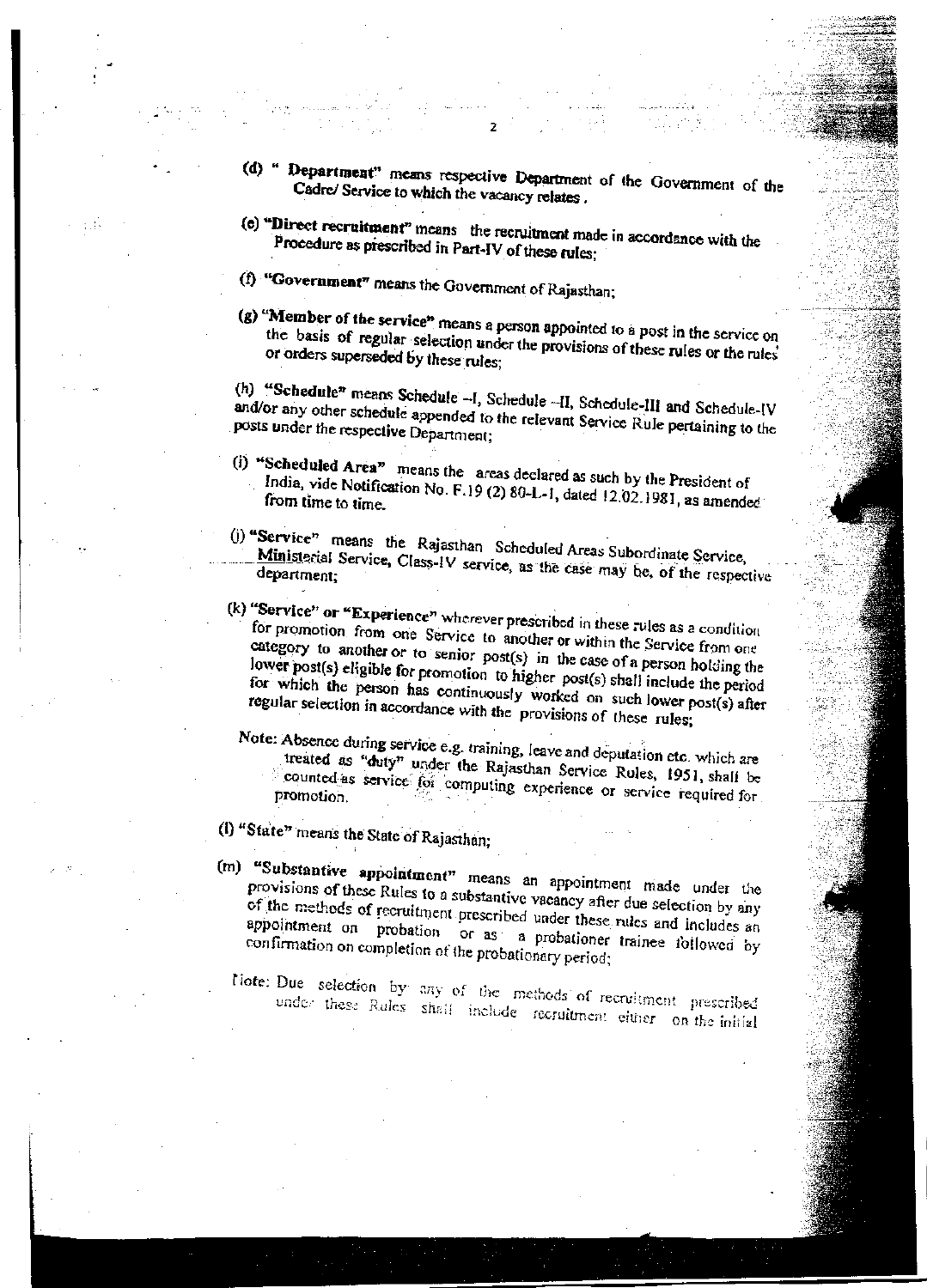constitution of the Service or in accordance with the provisions of any rules promulgated under the proviso to Article 309 of the Constitution of India, except an urgent temporary appointment; and

З

(n) "Year" means the financial year.

3. Interpretation.- Unless the context otherwise requires, the Rajasthan General Clauses Act, 1955(Rajasthan Act No. VIII of 1955) shall apply for the interpretation of these Rules as it applies for the interpretation of a Rajasthan Act.

#### PART – II **CADRE**

4. Composition and strength of the Service.- (1) The posts of Subordinate Service, Ministerial Service, Class-IV Service included in each category of the service shall be as specified in column No. 2 of Schedule -I, Schedule -II, Schedule-III and Schedule-IV and/or any other schedule as the case may be, appended to the respective Recruitment Rules in force in the Department concerned.

(2) Strength of the post(s) in the Service shall be such as may be determined by the Government from time to time:

Provided that the Government may-

- create any post(s) permanent or temporary, from time to time, as may be found necessary and may abolish any such post(s) in the like manner  $(a)$ without thereby entitling any person to any compensation; and
- leave unfilled or hold in abeyance or abolish any post permanent or temporary, from time to time, without thereby entitling any person to any  $(b)$ compensation.

5. Constitution of the service. The Service shall consist of,-

- all persons holding substantively the post(s) in the Scheduled Area on the  $(a)$ date of commencement of these rules;
- all persons recruited to the post(s) included in the Service and remained in  $(b)$ position in the Scheduled Area before commencement of these rules and opted for the service as provided in sub-rule (3) of rule 6; and
- all persons recruited to the Service by any of the methods of recruitment  $\left( c\right)$ laid down in rule 6 of these rules.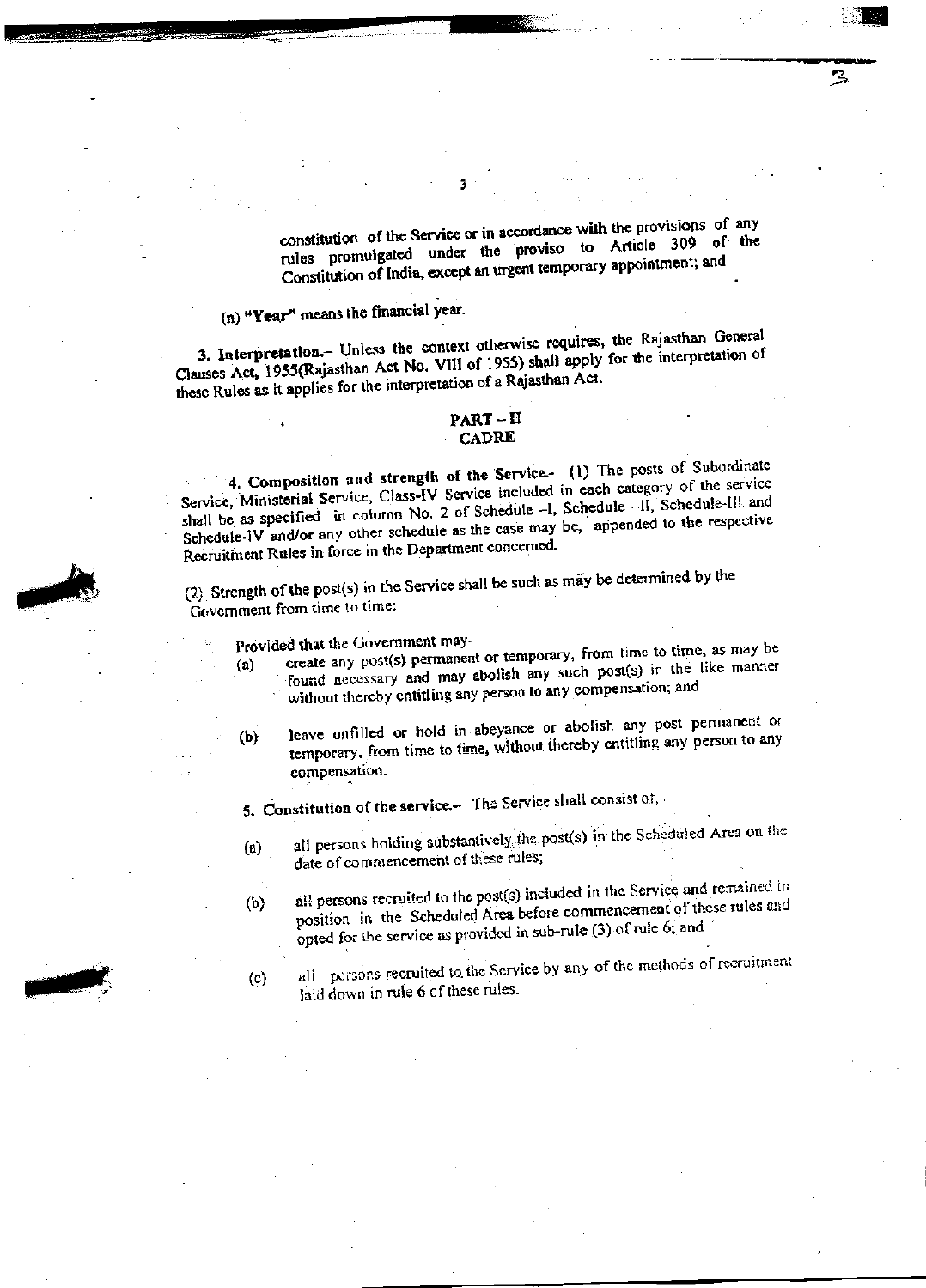#### PART –III

#### RECRUITMENT

6. Methods of recruitment.- (1) Recruitment to the post(s) in the service after the commencement of these rules shall be made by the following methods in the proportion as indicated in schedule or schedules, as the case may be, appended to the relevant Recruitment Rules in force under the control of the Head of Department concerned, namely:-

- (a) by direct recruitment in accordance with the procedure prescribed in Part-IV of these rules.
- (b) by promotion in accordance with the procedure prescribed in Part-V of these rules.

(2) Recruitment to the Service by the aforesaid methods shall be made in such a manner that persons appointed to the service by each method do not at any time exceed the percentage laid down in the Rules/Schedules of the total cadre strength as sanctioned for each category for the Scheduled Areas, from time to time:

Provided that if the Appointing Authority is satisfied that suitable persons are not available for appointment by either method of recruitment in a particular year, appointment by the other method in relaxation of the prescribed proportion may be made in the same manner as specified in these rules.

(3) Existing persons in position in the Scheduled Area shall have one time option for their absorption in the existing position within one month from the date of receipt of the communication to this effect from the Appointing Authority concerned. The person so absorbed shall not have the right to be transferred and/or deputed out side this closed cadre. Provided that the options so received shall be considered by the Committee for the screening as may be considered by it, as to whether any such person shall be absorbed or not. The Person who has not been absorbed shall continue on deputation without deputation benefit until regular recruitment against this post is made.

(4) Notwithstanding any thing contained in these Rules the recruitment, appointment, promotion, seniority and confirmation etc. of a person who joins the Army/Air Force/Navy during an Emergency shall be regulated by such orders and instructions as may be issued by the Government from time to time, provided that these are regulated mutatis mutandis according to the instructions issued on the subject by the Government of India.

7. Compassionate Appointment of Dependents of the Deceased/Permanently Incapacitated Armed Forces Service Personnel/Paramilitary Personnel.- (1) Notwithstanding anything contained in these rules the Appointing Authority may fill the vacancies of the  $-$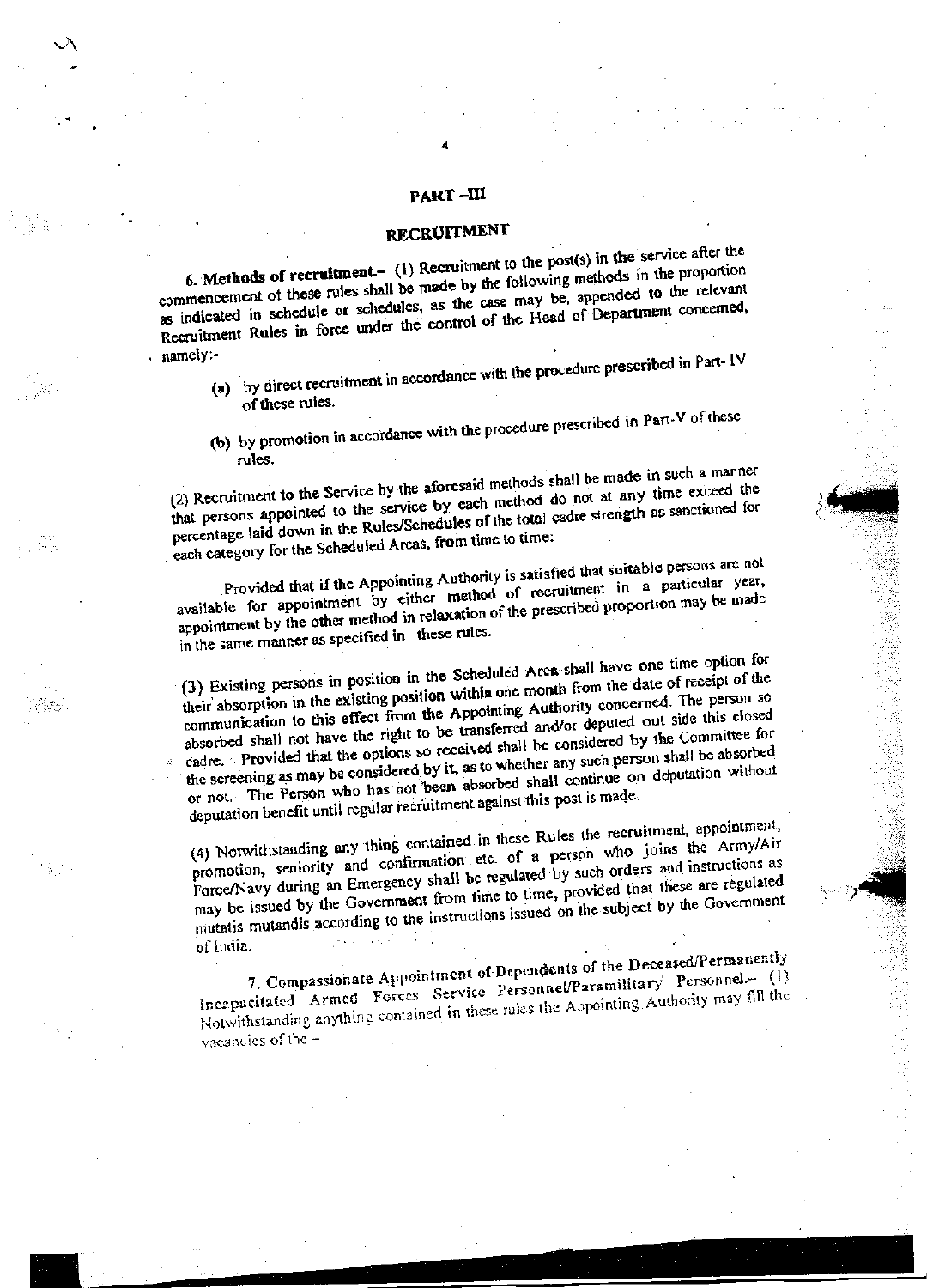posts up to PB-1, Grade Pay.No.10 to be filled in by direct recruitment by appointing on compassionate ground one of the dependents of a member of Armed Forces/Paramilitary Forces belonging to Scheduled Areas of the State who becomes permanently incapacitated on or after 1.04.1999 in any defence operations including counter insurgency operations and operations against terrorists;

posts up to PB-2, Grade Pay.No.12 to be filled in by direct recruitment by appointing on compassionate ground, one of the dependents of a member of Armed Forces/Paramilitary Forces belonging to Scheduled Areas of the State who dies on or after 1.04.1999 in any defence operations including counter-insurgency operations and operations against terrorists;

posts up to PB-1, Grade Pay No.10 to be filled in by direct recruitment by appointing on compassionate ground one of the dependents of a member of Armed Forces belonging to Scheduled Areas of the State who dies or was permanently incapacitated in war or any defence operations including counter insurgency operations and operations against terrorists during the period from 1.01.1971 to 31.03.1999;

subject to fulfillment of the educational qualifications and other service conditions prescribed under the relevant service rules and with the concurrence of Department of Personnel and the Commission, if the post falls within the purview of the Commission:

Provided that-

 $(i)$ 

 $(ii)$ 

 $(iii)$ 

- if the Armed Forces/Para Military personnel who are permanently incapacitated are capable of and desirous of obtaining employment for  $(a)$ themselves under the State Government, employment shall be given to them.
- if the widow or the children of the Armed Forces/Para Military personnel who are killed or permanently incapacitated are not in a position to take up  $(b)$ . employment immediately, employment will be given to them on acquiring of eligibility for appointment.

(2) Appointment shall be given to a dependent of Armed Forces/Para Military personnel only if any one of them has not got appointment on any post under the provisions of concerned service rules prevailing in the Government of India;

(3) Appointment shall not be given to such dependent if any of the other dependents of the Armed Forces/Para Military personnel is already employed on regular basis under the Central/any State Government or Statutory Board/ Organization/ Corporation owned or controlled wholly or partially by the Central/any State Government at the time of death of the Armed Forces/Para Military Personnel: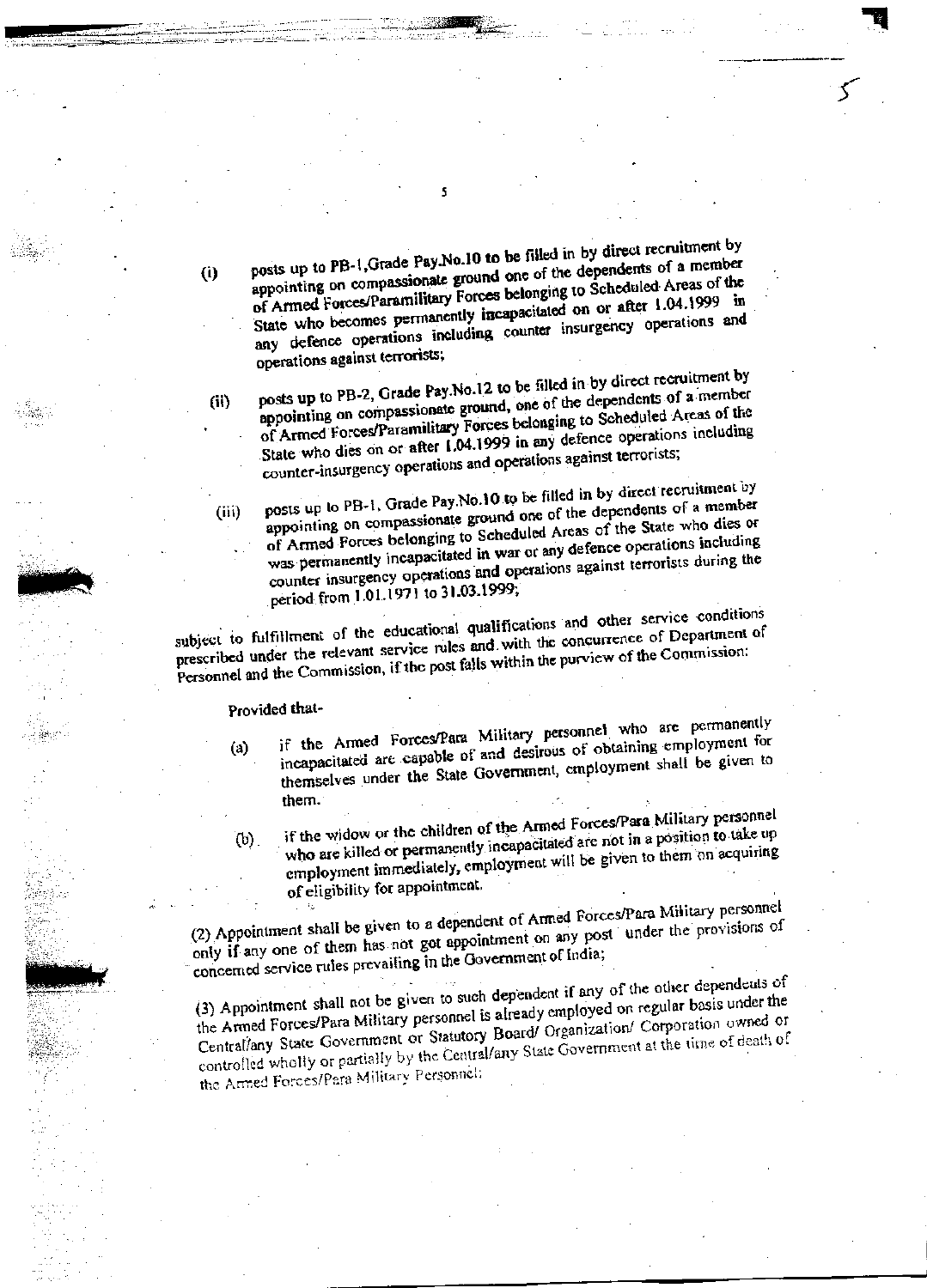Provided that this condition shall not apply where the widow seeks employment for herself.

(4) Such dependent shall address an application for the purpose to the Zila Seinik Kalyan Adhikari in the case of Armed Forces and the Officer Commanding the Para Military Unit for Para Military Forces duly verified by the Head of the Unit where the deceased/permanently incapacitated member of the Armed Forces/Para Military Forces was serving at the time of death/becoming permanently incapacitated. The application shall be considered in relaxation of the normal recruitment rules subject to the condition that the dependent fulfills the academic qualifications and experience, except for appointment to Class IV for which educational qualification and age limit prescribed for the post shall be relaxed and the applicant is also otherwise qualified for the Government Service.

(5) The application of such dependent shall be forwarded to the District Collector concerned for suitable appointment according to the qualifications possessed by the dependent. In the event of non availability of vacancy in the Scheduled Area as also out side the Scheduled Area of the District, the application shall be sent to the Divisional Commissioner who shall arrange appointment in any other Scheduled Area/District under his jurisdiction.

(6) If vacant post is not available under the jurisdiction of the Divisional Commissioner as also in entire Scheduled Areas, then the application shall be referred by the Divisional Commissioner to Government in the Department of Personnel for providing appointment.

(7) The application shall contain the following information:-

Name and designation of deceased/permanently incapacitated Armed  $\bf{a}$ Forces/ Para Military Forces personnel;

Unit in which he/she was working prior to death/becoming permanently (ji). incapacitated;

Date and place of death with death certificate issued by the Authority  $(iii)$ competent to declare him/her a battle casualty or becoming permanently incapacitated; and

Name, date of birth, educational qualification of the applicant and his/her  $(iv)$ relation with the deceased (with certificates).

Explanation: For the purpose of this rule-

"Armed Force" means the Army, Navy and Air Force of the Union.  $(a)$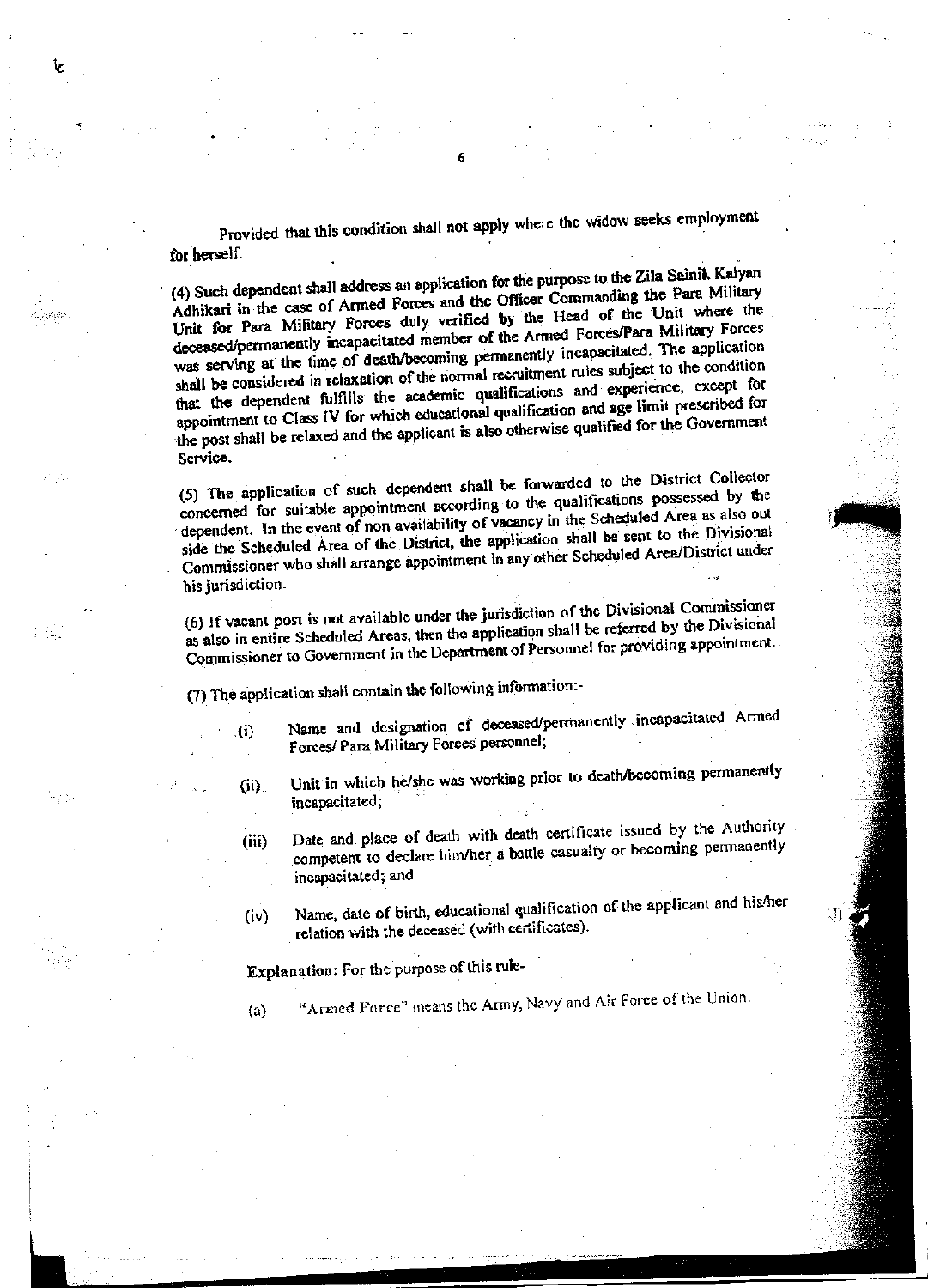- "Dependent" means spouse of the deceased/permanently incapacitated person, son/adopted son, unmarried daughter/un-married adopted daughter  $\circ$ who were wholly dependent on the deceased/permanently incapacitated Armed forces Service Personnel/Para Military Personnel;
- Note: Adopted son/daughter means legally adopted son/daughter by the deceased/ permanently incapacitated person during his/her life.
- "Para Military Forces" means the Border Security Force, Central Reserve Police Force, Indo Tibetan Border Police and any other Para  $(c)$ Military Force, as may be notified by the Central and State Government, from time to time.
- "Permanently incapacitated" means a person who is covered under the definition of the term "person with disabilities" as provided in the Persons  $(d)$ with Disabilities (Equal Opportunities, Protection of Rights and Full Participation) Act, 1995 (Act No.1 of 1996).

8. Reservation of vacancies for the Scheduled Castes and the Scheduled Tribes.- (1) Reservation of vacancies for the Scheduled Castes and the Scheduled Tribes shall be in accordance with the law prevailing in the Scheduled Area for such reservation in force at the time of recruitment i.e. by direct recruitment and by promotion for Scheduled Areas.

(2) The vacancies so reserved for promotion shall be filled in by seniority-cum merit.

(3) In filling the vacancies so reserved, the eligible candidates who are members of the Scheduled Castes and the Scheduled Tribes belonging to the Scheduled Areas, shall be considered for appointment in the order in which their names appear in the list prepared for direct recruitment by the Commission/Committee or the Appointing Authority, as the case may be, and the Committee or the Appointing Authority, as the case may be, in the case of promotoes irrespective of their relative rank as compared with other candidates.

(4) Appointments shall be made strictly in accordance with the rosters prescribed separately for direct recruitment and promotion.

(5) In the event of non-availability of the eligible and suitable candidates amongst the Scheduled Castes and the Scheduled Tribes, as the case may be, for direct recruitment, in a particular year, the vacancies so reserved for them shall be carried forward to the subsequent three recruitment years. After the expiry of three recruitment years, such carried forward vocancies shall be filled in accordance with the normal procedure:

Provided that if recruitment is not held in any recruitment year, such recruitment year shall not be counted for the purpose of this sub-rule.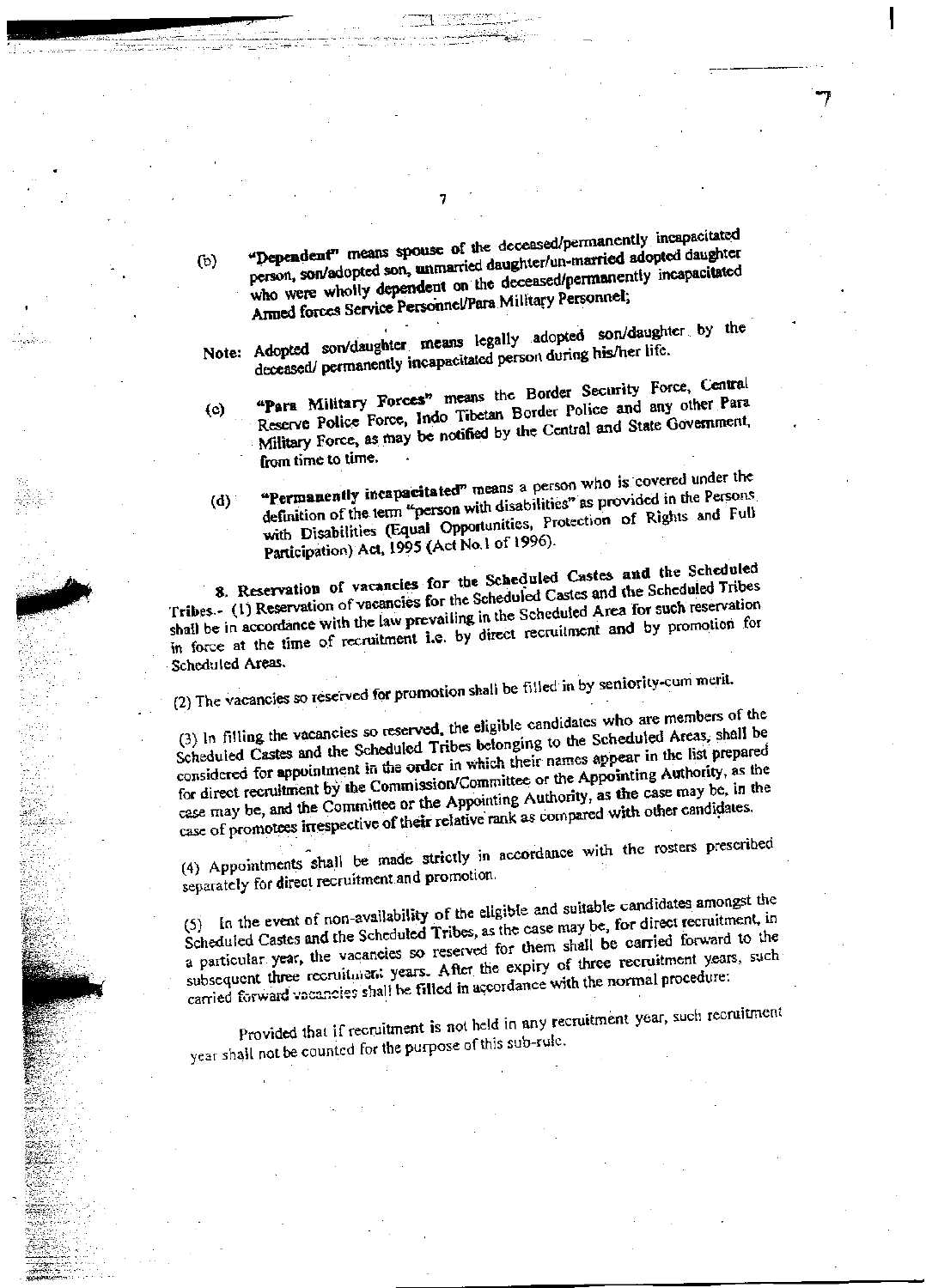Provided further that filling up of the vacancies in accordance with the normal procedure under this sub-rule shall not affect the reservation of posts as per the post based roster and vacancies on the reserved posts available in the roster may be filled in from amongst the persons belonging to the Scheduled Castes or Scheduled Tribes, as the case may be, for which such vacancy is available in subsequent years.

(6) In the event of non-availability of the eligible and suitable candidates for promotion amongst the Scheduled Castes and the Scheduled Tribes, as the case may be, in a particular year, the vacancies so reserved for them shall be carried forward until the suitable Scheduled Castes and the Scheduled Tribes candidate(s), as the case may be, are available. In any circumstances no vacancy reserved for the Scheduled Castes and the Scheduled Tribes candidates shall be filled by promotion from General category candidates. In exceptional cases, where in the public interest the Appointing Authority feels that it is necessary to fill up the vacant reserved post(s) by promotion from the General category candidates on urgent temporary basis, the Appointing Authority may make a reference to the Department of Personnel and after obtaining prior approval of the Department of Personnel, they may fill up such post(s) by promoting the General category candidate(s) on urgent temporary basis clearly stating in the promotion order that the General category candidate(s) who are being promoted on urgent temporary basis against the vacant post reserved for the Scheduled Castes or the Scheduled Tribes candidates, as the case may be, shall have to vacate the post as and when the candidate(s)

of that category become(s) available.

9. Reservation of vacancies for woman candidates.- Reservation of vacancies for the woman candidates belonging to Scheduled Area shall be 30%, category wise, in direct recruitment out of which 8% shall be for widows and 2% for divorced candidates. In the event of non-availability of the eligible and suitable widows and divorced woman candidates in a particular year, the vacancies so reserved for widows and divorced woman candidates shall be filled by other woman candidates and in the event of nonavailability of cligible and suitable woman candidates, the vacancies so reserved for them shall be filled up by male candidates and such of the vacancies shall not be carried forward to the subsequent recruitment year and the reservation shall be treated as horizontal reservation i.e. the reservation of woman candidates shall be adjusted proportionately in the respective category to which the woman candidates belong:

Provided that reservation of vacancies for woman candidates for the post of Nurse Grade-II in the Medical and Health Department shall be 50% category wise, instead of 30%, out of which 8% shall be for widows and 2% for divorced candidates

Explanation: In the case of widow, she will have to furnish a certificate of death of her husband from the competent Authority and in case of divorcee, she will

have to furnish the proof of divorce.

10. Reservation of vacancies for Outstanding Sportspersons.- Reservation of vacancies for the Outstanding Sportspersons belonging to Scheduled Area shall be 2% of the total vacancies out side the purview of the Commission in that year earmarked for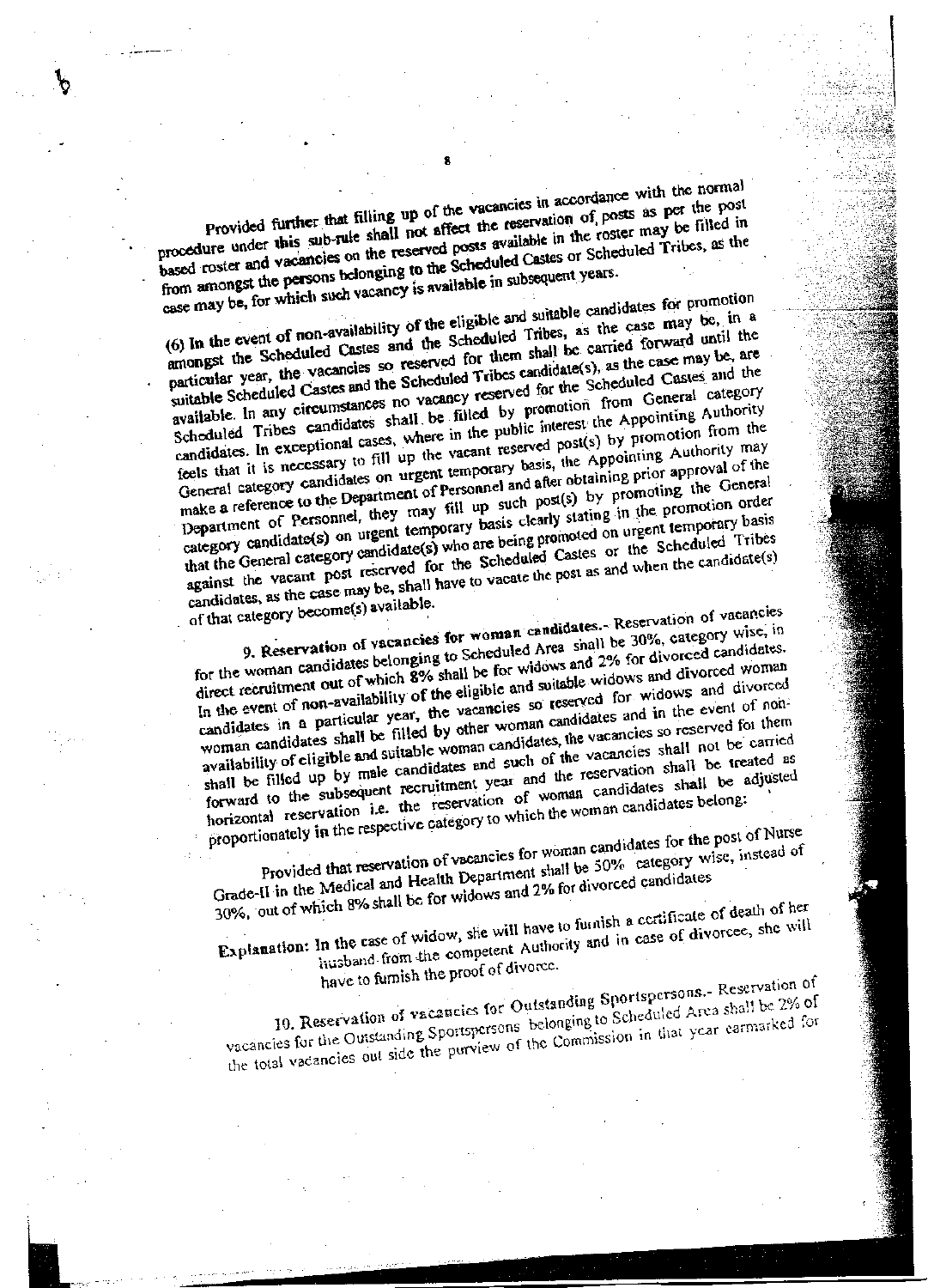direct recruitment. In the event of non-availability of the eligible and suitable sportspersons in a particular year, the vacancies so reserved for them shall be filled in accordance with the normal procedure and such vacancies shall not be carried forward to the subsequent year. The reservation for Sportspersons shall be treated as horizontal reservation and it shall be adjusted in the respective category to which the Sportspersons belong.

Explanation: "Outstanding Sportspersons" shall mean and include the Sports persons belonging to the Scheduled Area of the State, who .-

represented Indian Team in Individual or in Team event in any International Tournament of any Sports and Games, recognized by the Indian Olympic Association or concerned recognized National Sperts Federation;

J

 $\sigma$ represented Indian Team in Individual or in Team event in any

International Tournament of any Sports and Games, recognized by the Indian School Sport Federation or concerned recognized National School Games Federation;

Medal Winner in the Individual or in Team event in any National Tournament of any Sports and Games, recognized by the Indian Olympic Association or concerned recognized National Sports Federation;

 $(iv)$ 

 $(i)$ 

 $(i)$ 

 $(iii)$ 

Medal Winner in the All India Inter University Tournament in Individual event or in Team event in any Sports and Games, recognized by the Indian Universities Association.

11. Reservation of vacancies for ex-servicemen. The reservation of vacancies for duly discharged ex-servicemen belonging to the Scheduled Area shall be  $1/3^{rd}$  of the total vacancies of direct recruitment for the post of driver. Such reservation shall be category wise and an ex-serviceman selected on his own merit shall be counted against vacancies reserved for ex-servicemen. In the event of non-availability of suitable exservicemen in any category the vacancy shall be filled by other suitable candidates of the same category in order of their merit and shall not be carried forward. The reservation shall be treated as compartmentalized horizontal reservation.

Explanation: For the purpose of this rule Driver means Driver of Motor Vehicle, Vehicle Driver. Motor/Tractor Driver, Tractor Driver/Jeep Driver/Truck Driver.

12. Nationality .- A candidate for appointment to the Service must be:-

(a) a citizen of India with bonafide domicile at a Scheduled Area in the State; or (b) a Tibetan refugee who came over to India before  $1^{st}$  January, 1962 with the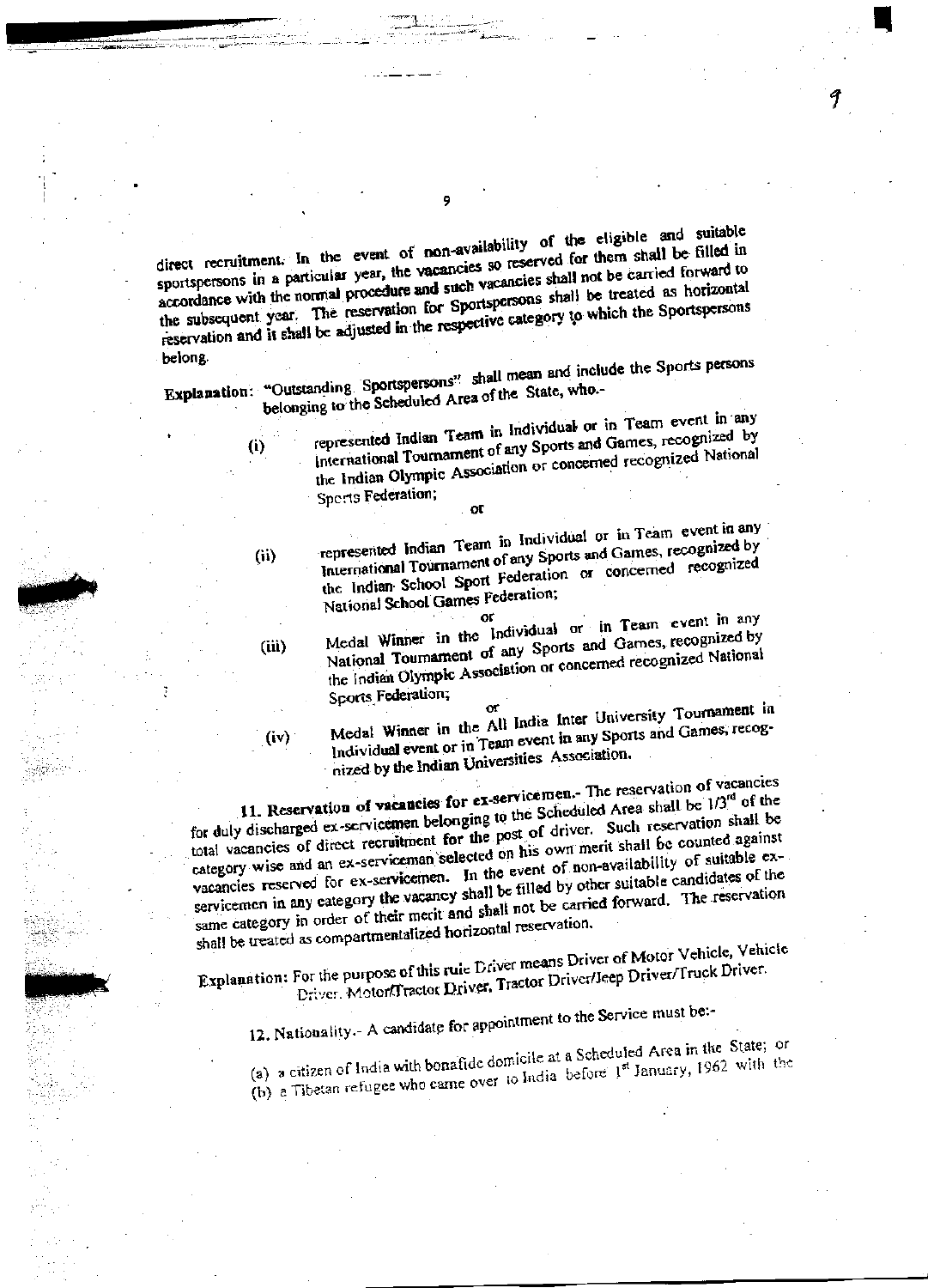intention of permanently settling in India with bonafide domicile at a Scheduled Area in the State; or

(c) a person of Indian origin who has migrated from Pakistan, Burma, Srilanka

and East African countries of Kenya, Uganda and the United Republic of Tanzania (formerly Tanganyika and Zanzibar), Zambia, Malawai, Zaire and Ethiopia with the intention of permanently settling in India with bonafide domicile at a Scheduled Area in the State:

Provided that a candidate belonging to category (c) shall be a person in whose favour a certificate of cligibility has been issued by the Government in the Department of Home Affairs and Justice after proper verification.

13. Determination of vacancies.- (1) Subject to the provisions of these Rules, the Appointing Authority shall determine on 1<sup>st</sup> April every year the actual number of vacancies occurring during the year.

(2) Where a post is to be filled in by a single method as prescribed in the Schedules, the vacancies so determined shall be filled in by that method.

(3) Where a post is to be filled in by more than one method as prescribed in the Schedules, the apportionment of vacancies determined under sub-rule (1) above to each such method shall be done maintaining the prescribed proportion for the overall number of posts already filled in. If any fraction of vacancies is left over after apportionment of the vacancies in the manner prescribed above, the same shall be apportioned to the quota of various methods prescribed in a continuous cyclic order giving precedence to the promotion quota.

(4) The Appointing Authority shall also determine the vacancies of earlier year(s), yearwise, which were required to be filled in by promotion, if such vacancies were not determined and filled earlier in the year in which they were required to be filled in.

14. Age.- A candidate for direct recruitment to the post(s) in the service must have attained the age of 18 years and must not have attained the age of 35 years or the age as mentioned in remarks column of Schedule -1, Schedule -II, Schedule-III and Schedule-IV and/or any other schedule against any post, on the 1st day of January next following the last date fixed for receipt of applications:

Provided that-

the upper age limit mentioned above shall be relaxed by:- $(i)$ 

5 years in the case of male candidates belonging to the Scheduled Castes  $\langle x \rangle$ and Scheduled Tribes;

 $(b)$ 

이 남도.

5 years in the case of woman candidates belonging to General category;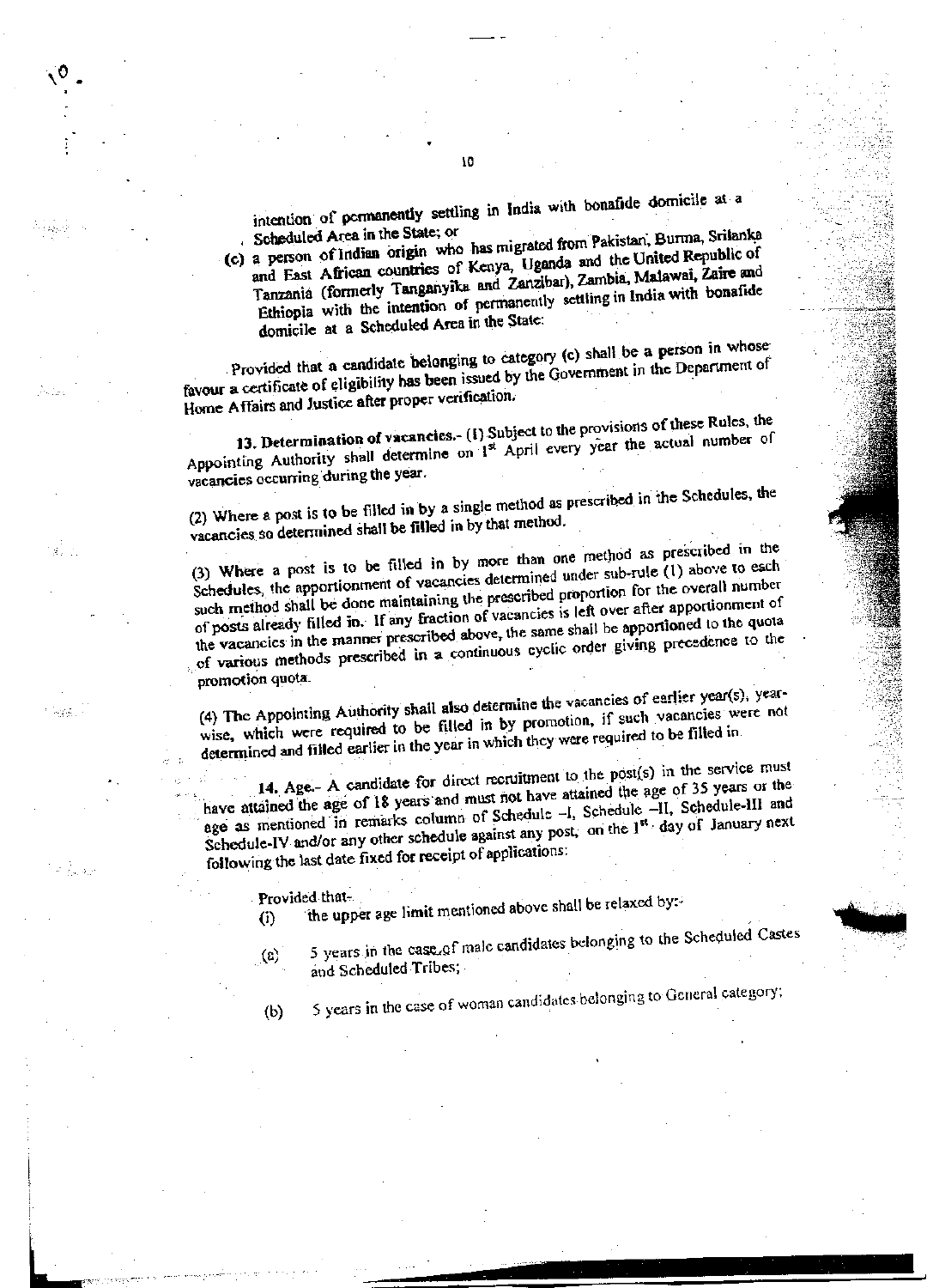10 years the in case of woman candidates belonging to the Scheduled  $(c)$ Castes and Scheduled Tribes;

Ħ

the upper age limit mentioned above shall not apply in the case of an exprisoner who had served under the Government on a substantive basis on  $(ii)$ any post before conviction and was eligible for appointment under these rules.

in the case of other ex-prisoners the upper age limit mentioned above shall be relaxed by a period equal to the term of imprisonment served by  $(iii)$ him/her provided he/she was not overage before his conviction and was eligible for appointment under these Rules.

the upper age limit mentioned above shall be relaxed by a period equal to the service rendered in the N.C.C. in the case of Cadet instructors and if  $(iv)$ the resultant age does not exceed the prescribed minimum age limit by more than three years, they shall be deemed to be within the prescribed age limit.

the upper age limit for persons serving in connection with the affairs of the State, Panchayat Samities and Zila Parishads and in the State Public Sector  $(v)$ Undertaking/Corporations in substantive capacity shall be 40 years.

there shall be no upper age limit in the case of the widows and divorced  $(v<sub>i</sub>)$ women.

Explanation: In the case of a widow, she will have to furnish a certificate of death of her husband from the Competent Authority and in the case of a divorcee, she will have to furnish the proof of divorce.

the persons appointed temporarily to a post in the service shall be deemed to be within the age limit had they been within the age limit when they (vii) were initially appointed even though they have crossed the age limit when they appear finally before the Commission/Appointing Authority and shall be allowed up to two chances had they been eligible as such at the time of their initial appointment.

The upper age limit mentioned above shall be 50 years in the case of reservists namely the defence service personnel who were transferred to  $(viii)$ the Reserve.

the Released Emergency Commissioned Officers and Sort Services Commissioned Officers after release from the Army shall be deemed to be  $(ix)$ within the age limit even though they have crossed the age limit when they appear before the commission had they been eligible as such at the time of their joining the commission in the Army.

 $\mathbf{1}$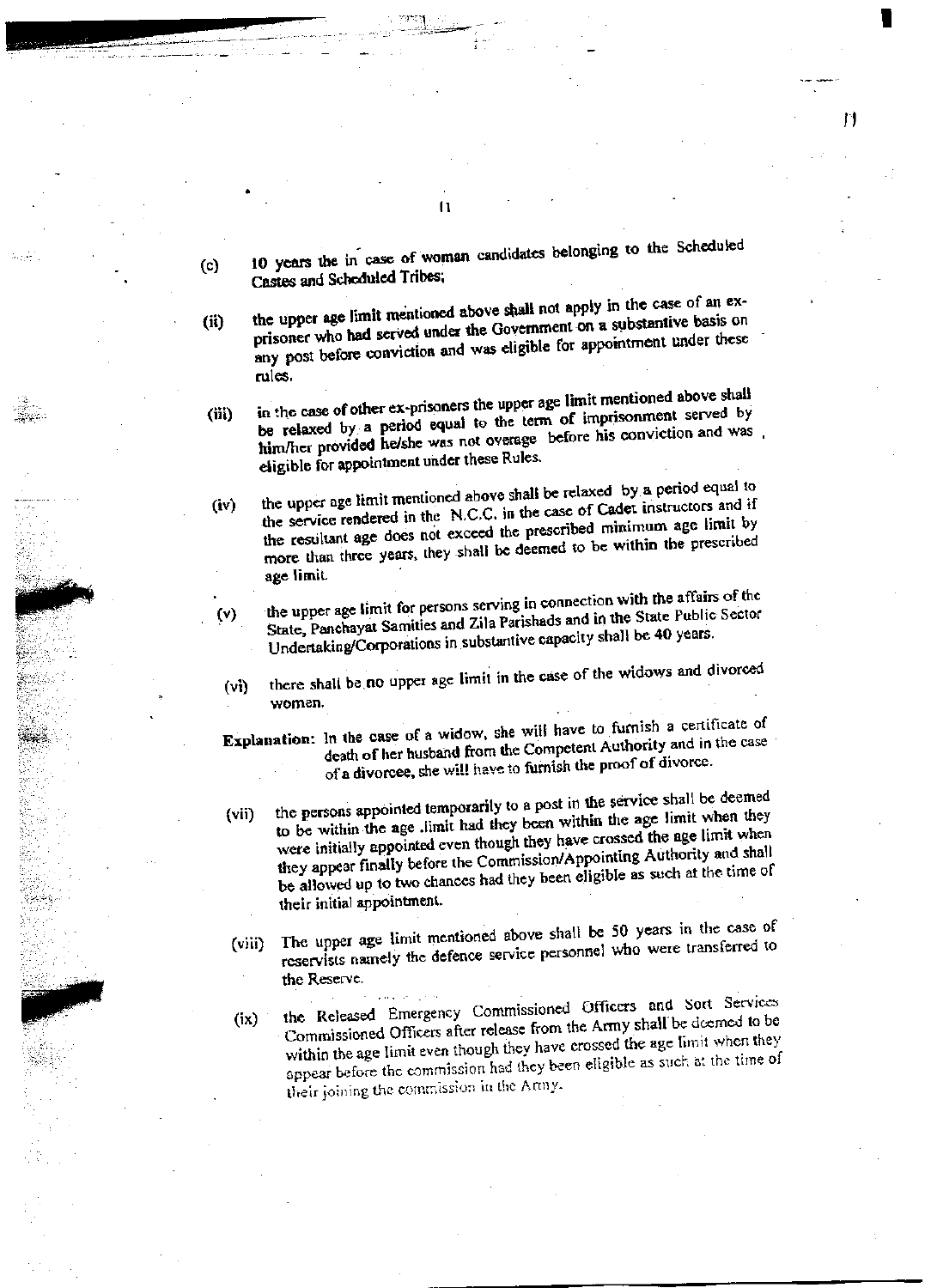if a candidate would have been entitled in respect of his/her age for direct recruitment in any year in which no such recruitment was held, he/she  $(x)$ shall be deemed to be eligible in the next following recruitment, if he/she is not overage by more than 3 years.

15. Academic and Technical Qualifications and Experience. - A candidate for direct recruitment to the post(s) specified in Schedule -1, Schedule -11, Schedule-III and Schedule-IV and/or any other schedule, as the case may be, shall possess,-

- the qualifications and experience as prescribed in relevant column(s) of Schedule-I, Schedule-II, Scheduled-III and Scheduled-IV and /or any  $\left\langle i\right\rangle$ other Scheduled appended to any of these service rules, as the case may be
- working knowledge of Hindi written in Devnagari script and knowledge of  $(ii)$ Rajasthani Culture:

Provided that the person who has appeared or is appearing in the final year examination of the course which is the requisite educational qualification for the post as mentioned in the Rules or Schedules for direct recruitment, shall be eligible to apply for the post but he/she shall have to submit the proof of having acquired the requisite educational qualification to the appropriate selection agency:-

- before appearing in the main examination, where selection is made through two stages of written examination and interview;  $\ddot{\omega}$
- before appearing in interview where selection is made through written  $(ii)$ examination and interview; and

before appearing in the written examination or interview where selection is made through only written examination or only interview, as the case may be.

16. Character.- The character of a candidate for direct recruitment to the Service must be such as will qualify him/her for employment in the Service. He/she must produce a certificate of good character from the Principal/Academic Officer of the University or College in which he/she was last educated and two such certificates written not more than six months prior to the date of application from two responsible persons not connected with his/her College or University and not related to him/her.

(iii)

A conviction by a Court of Law need not of itself involve the refusal of certificate of good character. The circumstances of the Note:  $(1)$ conviction should be taken into account and if they involve no moral turpitude or association with crimes or violence or with a movement which has as its object the over throw by violent means of Government as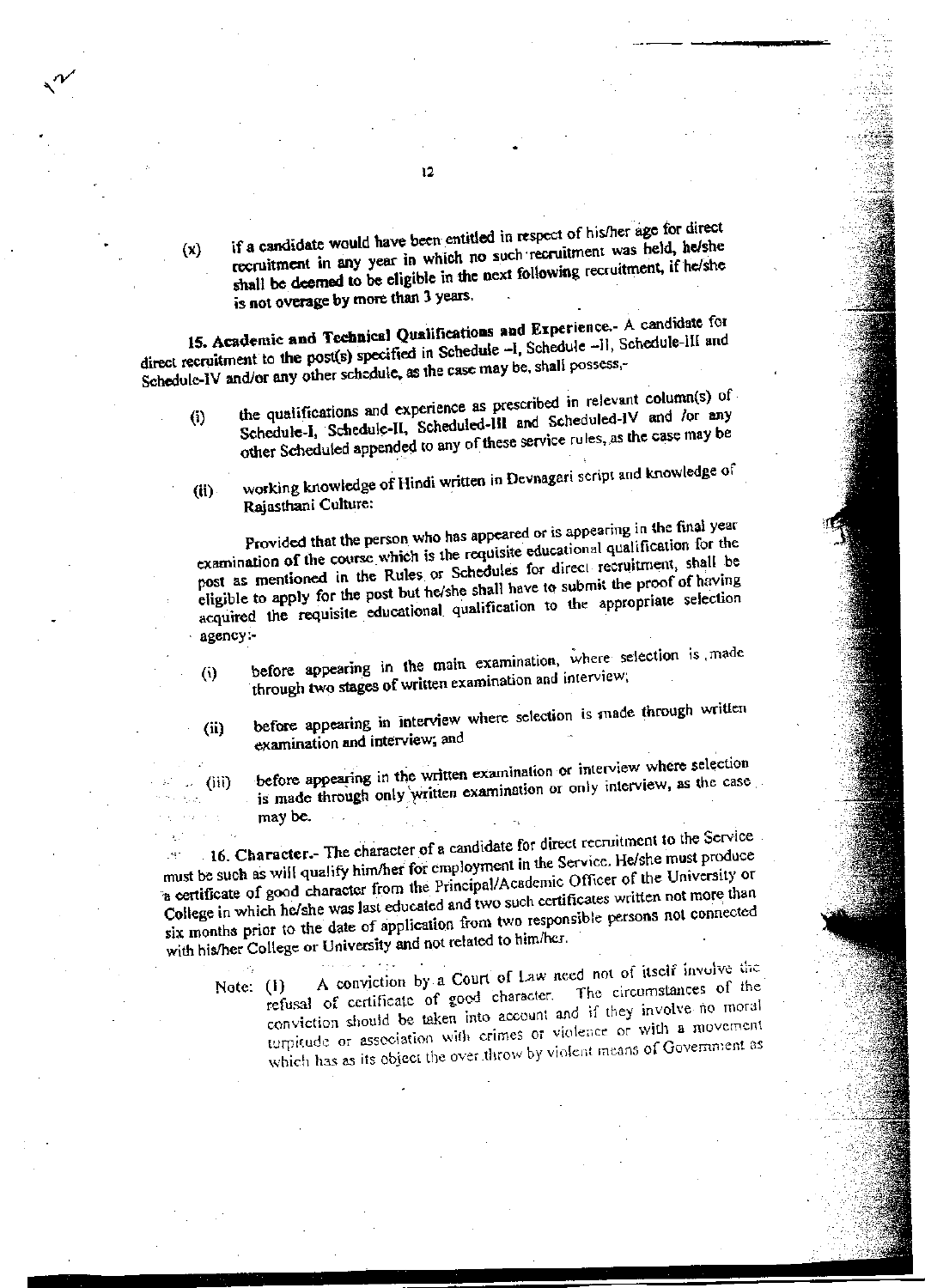by Law established, the mere conviction need not be regarded as disqualification.

13

Ex-prisoners who by their disciplined life while in prison and by their subsequent good conduct have proved to be completely reformed should not be discriminated against on grounds of the previous conviction for the purpose of employment in the Service. Those who are convicted of offences not involving moral turpitude shall be deemed to have been completely reformed on the production of a report to that effect from the Superintendent, 'After Care Home' or if there are no such Homes in a particular district, from the Superintendent of Police of that district.

Those convicted of offences involving moral turpitude shall be required to produce a certificate from the Superintendent, 'After Care Home' or if there is no such Home in a particular district, from the Superintendent of Police of that district endorsed by the Inspector General of Prisons to the effect that they are suitable for employment as they have proved to be completely reformed by their disciplined life while in prison and by their subsequent good conduct in an 'After Care Home'.

17. Physical Fitness.- A candidate for direct recruitment to the Service must be in good mental and bodily health and free from any mental and physical defect likely to interfere with the efficient performance of his/her duties as a member of the Service and if selected, must produce a certificate to this effect from a Medical Authority notified by the Government for the purpose. The Appointing Authority may dispense with production of such certificate in the case of a candidate who is already serving in connection with the affairs of the State, if he/she has already been medically examined for the previous appointment and the essential standards of medical examination of the two posts held by him/her are held to be comparable for efficient performance of duties of the new post(s) and his/her age has not reduced his/her efficiency for the purpose.

18. Employment of irregular or improper means.- A candidate who is or has been declared by the Commission/Appointing Authority/Committee referred to in these rules guilty of impersonation or of submitting fabricated documents which have been tampered with or of making statements which are incorrect or false or of suppressing material information or using or attempting to use unfair means in the examination or interview or otherwise resorting to any other irregular or improper means for obtaining admission to the examination or appearance at any interview may, in addition to rendering himself/herself liable to criminal prosecution, be debarred either permanently or for a specified period:-

by the Commission/Appointing Authority from admission to any  $(a)$ . examination or appearance at any interview held by the Commission/ Committee/Appointing Authority for selection of candidates; and

by the Government from employment under the Government.  $(b)$ 

 $\overline{13}$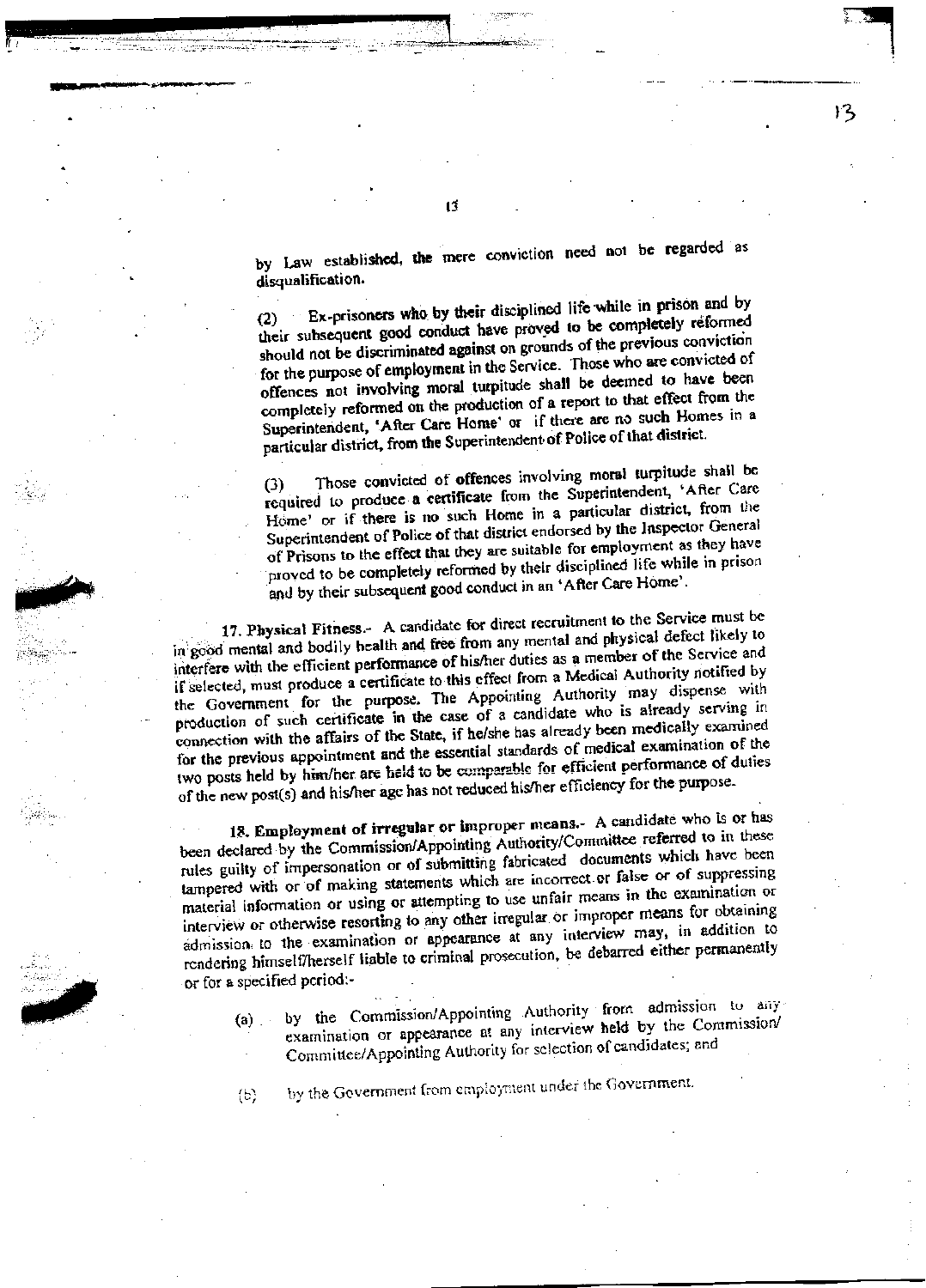19. Canvassing.- No recommendation for direct recruitment either written or oral other than that required under these rules shall be taken into consideration. Any attempt on the part of a candidate to enlist support directly or indirectly for his/her candidature by

any means may disqualify him/her for recruitment.

### $PART - IV$

# PROCEDURE FOR DIRECT RECRUITMENT

20. Inviting of Applications.- Applications for direct recruitment to posts in the service, shall be invited by the Commission or by the Appointing Authority or any other Authority to whom powers in this behalf may be delegated by the government by special or general order on such conditions as it may deemed fit, as the case may be, by advertising the vacancies to be filled in, in the official Gazette or in such other manner as may be deemed fit. The advertisement shall contain a clause that a candidate who accepts the assignment on the post being offered to him/her shall be paid monthly fixed remuneration at the rate fixed by the Government, from time to time, during the period of probation and the scale of pay of the post as shown else-where in the advertisement shall be allowed only from the date of successful completion of the period of probation mentioned in these rules. The advertisement shall also contain details about the number of vacancies, category wise, and the horizontal reservations e.g. vacancies for the persons with disabilities, Ex-servicemen, Sportspersons etc. as provided in the rules regulating

Provided that while selecting candidate(s) for the vacancies so advertised, the these reservations: Commission or the Appointing Authority, as the case may be, may, if intimation of additional requirement not exceeding 50% of the advertised vacancies, is received by them/it before selection also select suitable persons to meet such additional requirement.

21. Frequency of direct recruitment. Direct recruitment to the posts specified in Schedule -- I, Schedule -- II, Schedule -- III and Schedule -- IV and/or any other schedule, as the case may be, shall be held at least once a year unless the Government decides that a

direct recruitment for any of these posts shall not be held in any particular year. 22. Form of Application. The application shall be made in the form approved by

the Commission or the Appointing Authority, as the case may be, and obtainable from the Secretary to the Commission or from the office of the Appointing Authority, as the case may be, on payment of such fee, , as may be fixed by them/it.

23. Application Fee- A candidate for direct recruitment to a post in the Service must pay to the Commission or the Appointing Authority, as the case may be, such fees as are fixed by them/it, from time to time, in such manner as may be indicated by them/it.

24. Serviny of Applications.- The Commission or the Appointing Authority, es the case may be, shall scrutinize the applications received by them/it and require, as many candidates qualified for eppointment under these rules as seem to them/h desirable, to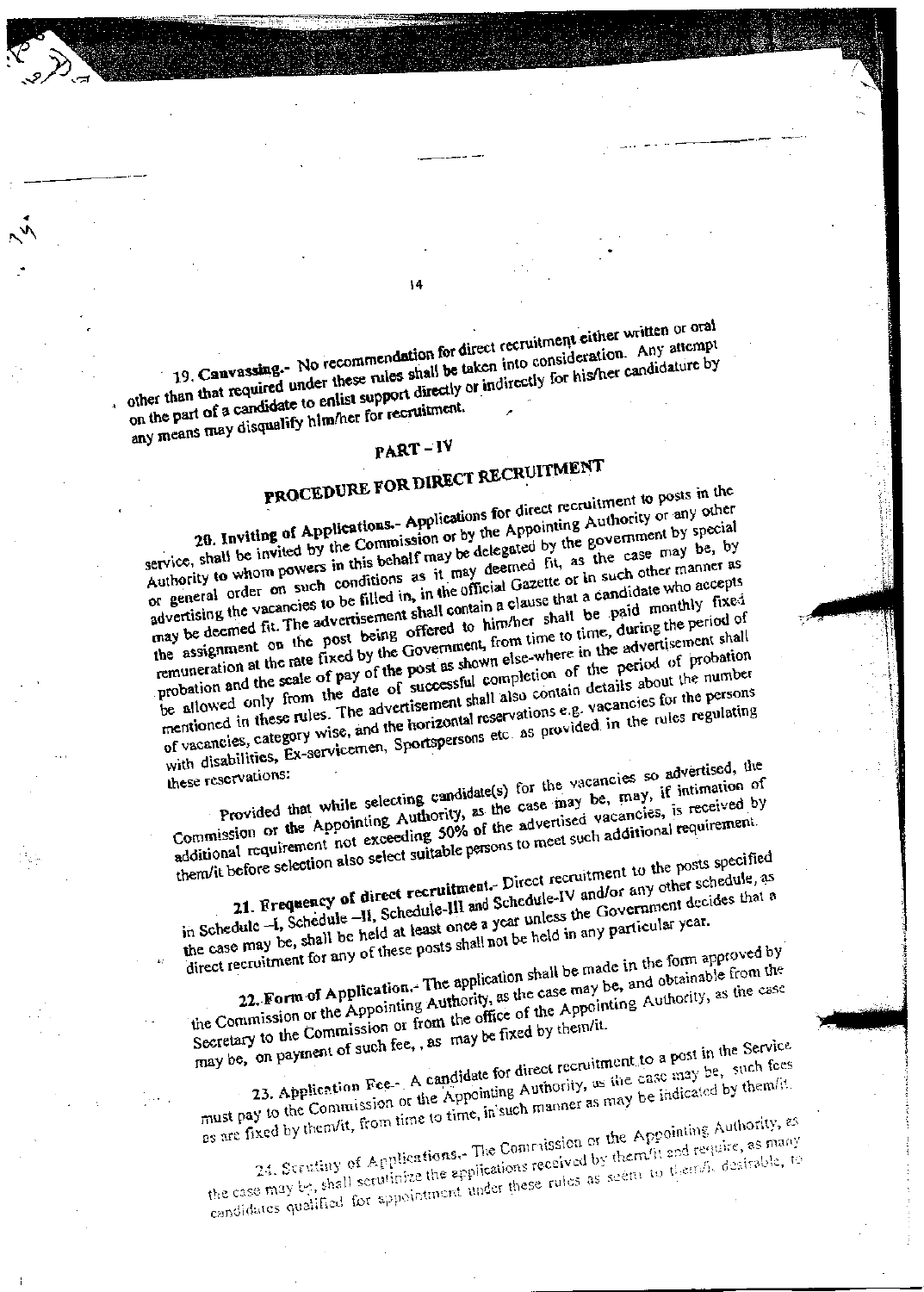appear before them/it for interview or competitive examination or both, as the case may be.

 $15$ 

Provided that the decision of the Commission or the Appointing Authority, as the case may be, regarding the eligibility or otherwise of a candidate shall be final.

25. Recommendations.- (1) The Commission/Appointing Authority or any other officer to whom powers in this behalf may be delegated by the Government by special or general order on such conditions as it may deem fit, as the case may be, shall prepare a list of the candidates whom they/it consider suitable for appointment to the post(s) concerned and arrange in the order of merit. The Commission/the officer so empowered shall forward such list to the Appointing Authority.

(2) The Commission/Appointing Authority/the officer so empowered, as the case may be, may to the extent of 50% of the advertised vacancies, keep names of suitable candidates, category wise, on the reserve list.. The Commission/the officer so empowered, on requisition, recommend names of such candidates in the order of merit to the Appointing Authority within six months from the date on which the original list is forwarded by them/it to the Appointing Authority. The reserve list is for use only to fill up a vacancy which has not been occupied by an appointee on the post being offered to him/her and not for a newly created vacancy.

26. Disqualification for appointment. (1) No candidate who has more than one spouse living shall be eligible for appointment to the Service unless the Government after being satisfied that there are special grounds permissible under the Personal Law for doing so, exempt any candidate from operation of this rule.

(2) No candidate who is married to a person having already the spouse living shall be eligible for appointment to the Service unless the Government, after being satisfied that there are special grounds for doing so, exempt any candidate from the operation of this rule.

(3) No married candidate shall be eligible for appointment to the Service if he/she had, at the time of marriage or at any time there-after, accepted any dowry.

Explanation: For the purpose of this rule 'Dowry' has the same meaning as in the Dowry Prohibition Act, 1961 (Central Act No.28 of 1961).

(4) No candidate shall be eligible for appointment to the service who has more than two children on or after 1.6.2002:

#### Provided that-

÷.

the candidate having more than two children shall not be deemed to be disqualified for appointment so long as the number of children he/she had  $(i)$ on 1st June, 2002, does not increase.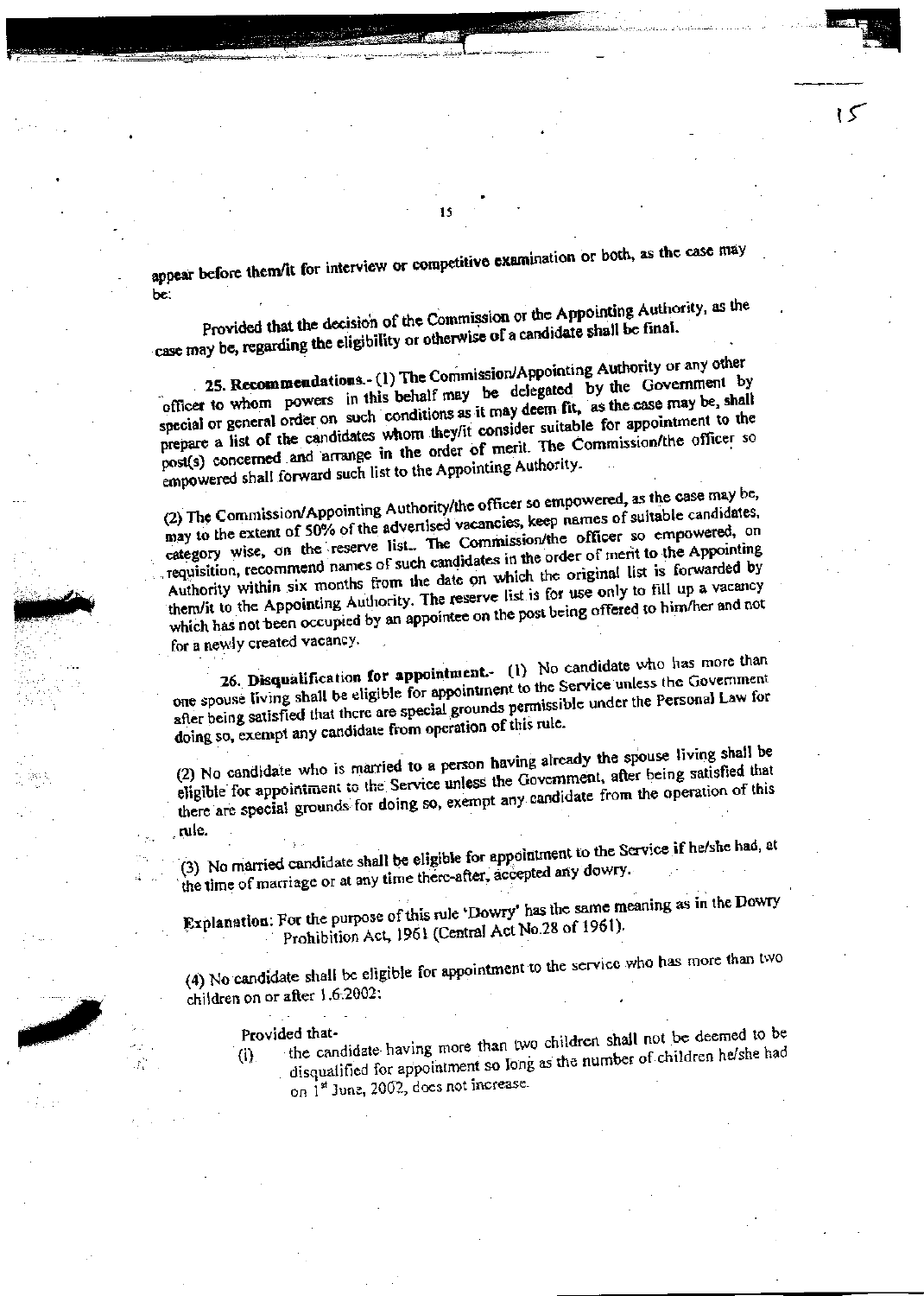where a candidate has only one child from earlier delivery but more than one child are born out of a single subsequent delivery, the children so born  $(ii)$ shall be deemed to be one entity while counting the total number of children.

while counting the total number of children of a candidate, the child born  $(iii)$ from earlier delivery and having disability shall not be counted.

this sub-rule shall not be applicable to the appointment of a widow under the provisions of the Rajasthan Compassionate Appointment of  $(iv)$ Dependents of Deceased Government Servants Rules, 1996.

27. Selection by the Appointing Authority.- Subject to the provisions of rule 8, 9, 10 and 11, the Appointing Authority shall select candidates in the order of merit in the list prepared under rule 25:

Provided that inclusion of a candidate's name in the list confers no right to appointment unless the Appointing Authority is satisfied after such inquiry as may be considered necessary that such candidate is suitable in all other respects for appointment to the post concerned.

#### PART-V

## PROCEDURE FOR RECRUITMENT BY PROMOTION

28. Constitution of the Departmental Promotion Committee.- Constitution of the Committee shall be as under:-

For the post(s) falling within the purview of the Commission:  $(A)$ 

Chairman of the Commission or a member .1. thereof nominated by him.

شاه کوه کرد.

.<br>Tagastan

- Secretary to Government in the Administrative  $2.$ Department or his nominee not below the rank of Deputy Secretary to Government.
	- Secretary to Government in the Department of Personnel or his nominee not below the rank of Deputy Secretary to Government.

Head of the Department concerned

3.

 $4.1$ 

For the post(s) out side the purview of the Commission and other than (B) posts in purview of the Committee C:

Chairman.

Member

Member.

Member Secretary.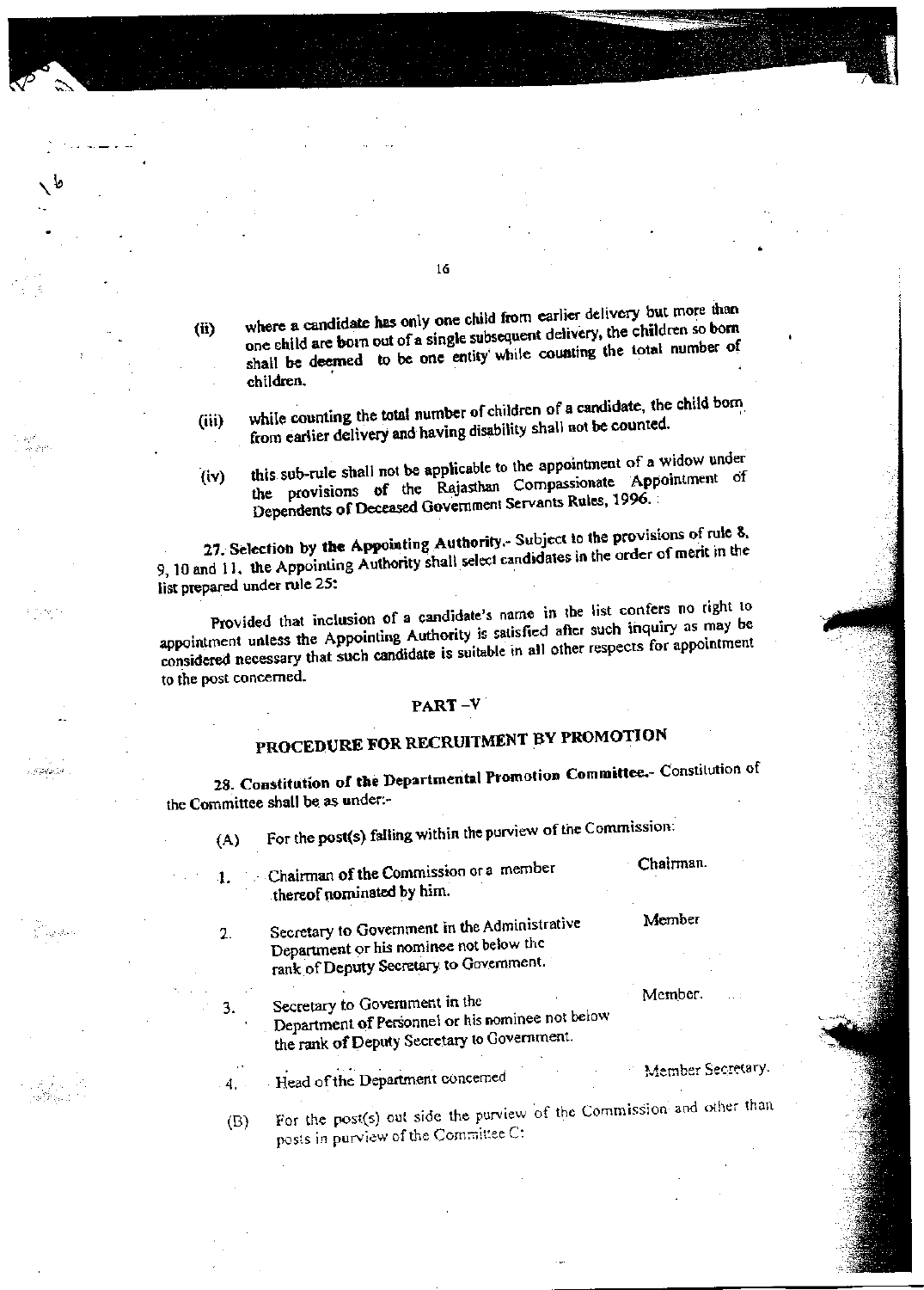#### Head of the Department concerned ١.

 $2.$ 

 $3.$ 

#### Chairman

けて

#### Member

Member Secretary.

- One officer nominated by the Head of the Department.
	- In charge of establishment at the Head quarters..

Provided that in case any Member or Member-Secretary, as the case may be, constituting the Committee has not been appointed to the post concerned, the officer holding charge of the post for the time being shall be the Member or Member Secretary, as the case may be, of the Committee.

- Note: In respect of the Ministerial Service posts, the committee shall be as constituted by the Government in the Rajasthan Subordinate Offices Ministerial Service Rules, 1999.
- Selections for the post(s) PB.1 or any other post created by the Government from time to time in the purview of this Committee, as  $(C)$ amended from time to time, shall be made by a selection Committee consisting of the following:-
- Head of the Department or his representative (not below the rank of  $(1)$ Regional Level Officer)
- District Collector or his representative.  $(2)$

District Level Officer of the Department.  $(3)$ .

Explanation: 'District Level Officer' means the officer declared as such by the District Collector or the Appointing Authority concerned and 'Regional Level Officer' means the officer declared as such by the Appointing Authority concerned.

The Committee shall prepare a list of the candidates whom it considers suitable for appointment to the post concerned arranged in the order of merit, giving precedence to the candidate(s) belonging to the place of vacancy taking the entire Scheduled Area as a unit in terms of distance, and forward the same to the Appointing Authority concerned.

29. Criteria, Eligibility and Procedure for Promotion. (1) As soon as the Appointing Authority determines the number of vacancies under rule 13 of these rules and decides that a certain number of posts is required to be filled in by promotion, it shall subject to the provisions of sub-rule (6), prepare a correct and complete list of the senior

#### $-17$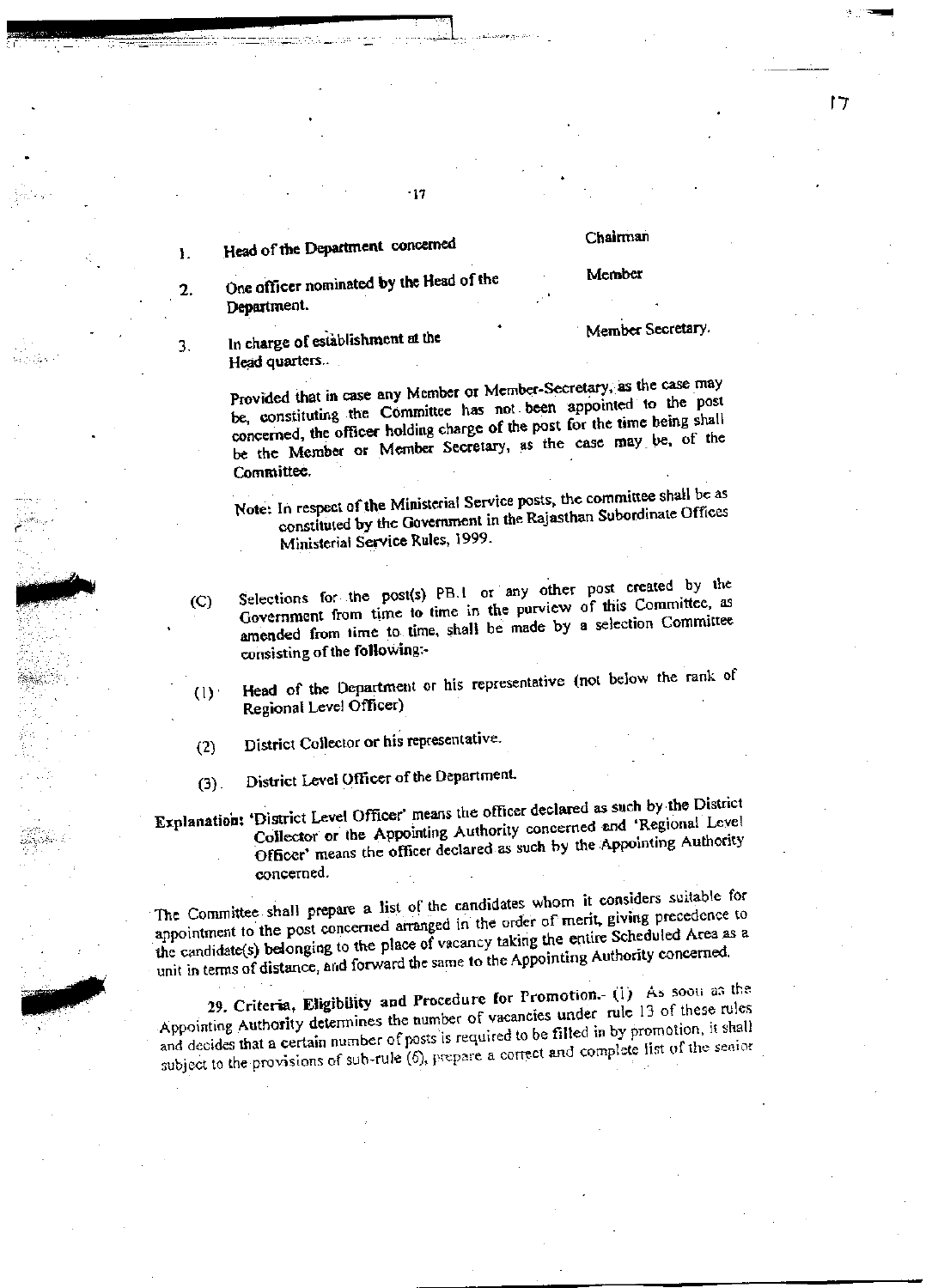most persons who are eligible and qualified under these rules for promotion on the basis of seniority cum merit to the class of posts concerned.

18

(2) The persons enumerated in relevant column(s) of Schedule -I, Schedule -il, Schedule-III and Schedule-IV and/or any other schedule, as the case may be, shall be eligible for promotion to post(s) specified against them in column No. 2 thereof to the extent ratio indicated in the relevant column for promotion subject to their possessing qualification and experience, on the first day of the month of April of the year of

selection, as specified in the relevant column.

 $\lambda^{b_0}$ 

(3) No person shall be considered for first promotion in the Service unless he/she is regularly selected on the post from which promotion is to be made in accordance with one of the methods of recruitment prescribed under the provisions of these Rules.

Explanation: In case direct recruitment to the post(s) has been made earlier than regular selection by promotion in a particular year, such of the persons who are or were eligible for appointment to that post by both the methods of recruitment and have been appointed by direct recruitment first, shall also be considered for promotion.

(4) No person shall be considered for promotion for 5 recruitment years from the date on which his/her promotion becomes due, if he/she has more than two children on or after 1<sup>st</sup> June, 2002:

Provided that-

the person having more than two children shall not be deemed to be disqualified for promotion so long as the number of children he/she had on  $(i)$ 1st June, 2002, does not increase.

where a person has only one child from the earlier delivery but more than one child are born out of a single subsequent delivery, the children so born shall be deemed to be one entity while counting the total number of  $(ii)$ children.

while counting the total number of children of a candidate, the child born from earlier delivery and having disability shall not be counted.  $(iii)$ 

(5) Selection for promotion on the post(s) included in the service shall be made on the

basis of seniority-cum-merit.

(6) The zone of consideration of persons eligible for promotion shall be as under:-

Number of vacancies,

Number of eligible persons to be considered five eligible persons

 $(i)$ for one vacancy  $(a)$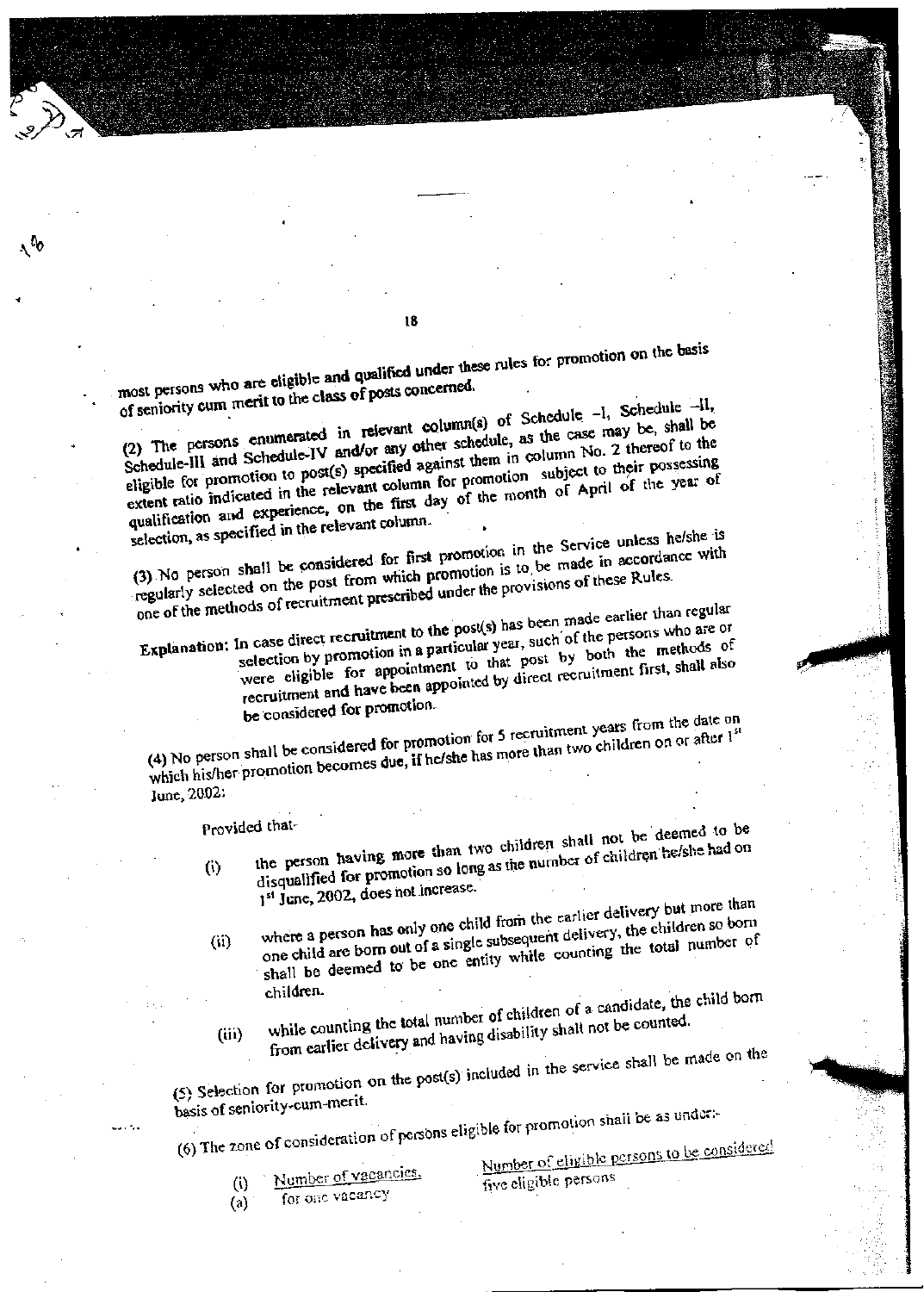eight eligible persons

ten eligible persons

for three vacancies  $(c)$ 

for two vacancies

for four or more vacancies  $(d)$ 

 $(iii)$ 

. (b)

eligible persons equal to three times. the number of vacancies.

Where the number of eligible persons for promotion to higher post is less than the number specified above all the persons so eligible shall be  $(i)$ considered.

Where adequate number of the candidates belonging to the Scheduled Castes or the Scheduled Tribes, as the case may be, are not available with in the zone of consideration specified above, the zone of consideration may be extended to seven times the number of vacancies and the candidates belonging to the Scheduled Castes or the Scheduled Tribes, as the case may be, (and not any other) coming within the extended zone of consideration shall also be considered against the vacancies reserved for them.

 $(iv)$  $(a)$ 

 $(b)$ 

if promotion is from more than one categories of posts in the same pay scale, eligible persons up to two in number from each category of posts in the same pay scale shall be considered for promotion.

if promotion is from more than one categories of posts carrying different pay scales, eligible persons in the higher pay scale shall be considered for promotion first and if no suitable person is available for promotion on the basis of seniority cum merit in the higher pay scale then only the eligible persons of other categories of posts in lower pay scales shall be considered for promotion and so on and so forth. The zone of consideration for eligibility in this case shall be limited to five senior most eligible persons in all.

(7) Except as otherwise expressly provided in this rule, the conditions of eligibility for promotion, constitution of the Committee and procedure for selection shall be the same as prescribed elsewhere in these rules.

(8) The Committee shall consider the cases of all the senior most persons who are eligible and qualified for promotion to the class of post(s) concerned under these rules and shall prepare a list containing names of the persons found suitable on the basis of senioritycum-merit as per the criteria for promotion laid down in these rules equal to the number of vacancies determined under these rules. The list so prepared on the basis of senioritycum-merit shall be arranged in the order of seniority of the category of post(s) from which selection is made.

 $\mathfrak{c}$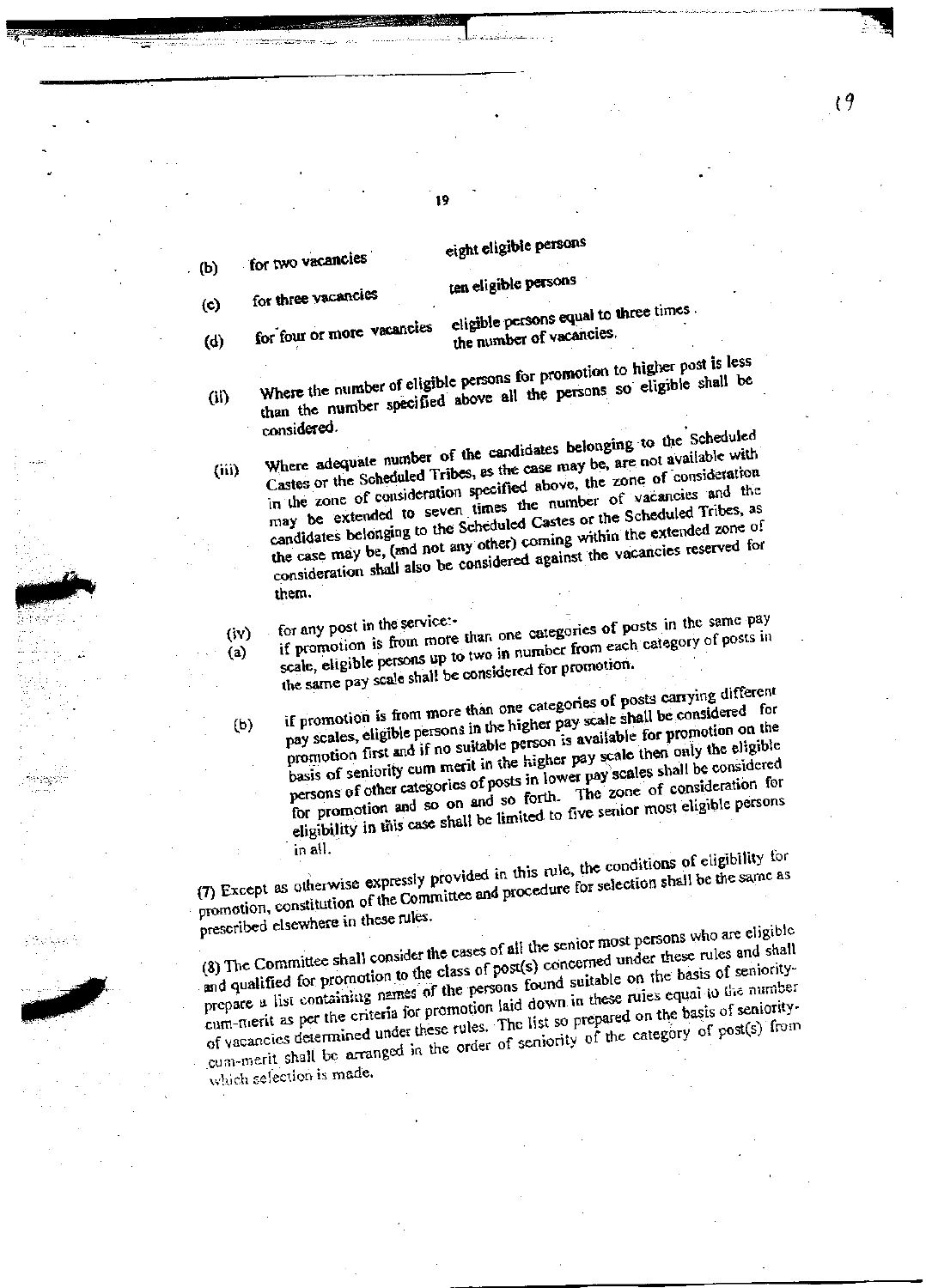(9) The Committee may also prepare a list on the basis of seniority-cum-merit as per the criteria for promotion laid down in these rules containing names of persons not exceeding the number of persons selected in the list prepared under sub-rule (8) above to fill temporary or permanent vacancies which may occur subsequently. The list so prepared on the basis of seniority-cum-merit shall be arranged in the order of seniority in the category of post from which selection is made. Such a list shall be reviewed and revised by the Committee that meets in the subsequent year and that such list shall remain in force till the end of the last day of the year for which the meeting of the Committee is

(10) Lists prepared under sub-rule (8) and (9) shall be sent to the Appointing Authority held. together with Annual Performance Appraisal Reports/Annual Confidential Reports and other service records of all the candidates included in the lists as also of those not

(11) If in any subsequent year, after promulgation of these rules, vacancies relating to any earlier year are determined under these rules which were required to be filled in by promotion, the Committee shall consider the cases of all such persons who would have been eligible in the year to which the vacancies relate irrespective of the year in which the meeting of the Committee is held and such promotion shall be governed by the criteria and procedure for promotion as was applicable in the particular year to which the vacancies relate and the service/experience of an incumbent who has been so promoted, for promotion to higher post for any period during which he/she has not actually performed the duties of the post to which he/she would have been promoted, shall be counted. The pay of a person who has been so promoted shall be re-fixed at the pay which he would have derived at the time of his/her promotion but no arrears of pay shall be allowed to him/her.

(12) The Government or the Appointing Authority may order for the review of the proceedings of the Committee held earlier on account of some mistake or error apparent on the face of record, or on account of a factual error substantially affecting the decision of the Committee or for any other sufficient reasons e.g. change in seniority, wrong determination of vacancies, judgment/direction of any Court or Tribunal, or where adverse entries in the Performance Reports of an individual are expunged or toned down for a punishment inflicted on him/her is set aside or reduced. The concurrence of the Department of Personnel and the commission (where Commission is associated) shall always be obtained before holding the meeting of the review Committee.

(13) Where consultation with the Commission is necessary, the lists prepared by the Committee shall be forwarded to the Commission by the Appointing Authority along with the Personal Files and Annual Confidential Rolls/Annual Performance Appraisal Reports of all the persons whose names have been considered by the Committee.

(14) The Commission shall consider the lists prepared by the committee along with other relevant documents received from the Appointing Authority and unless any change is considered necessary shall approve the lists. In case the Commission considers it